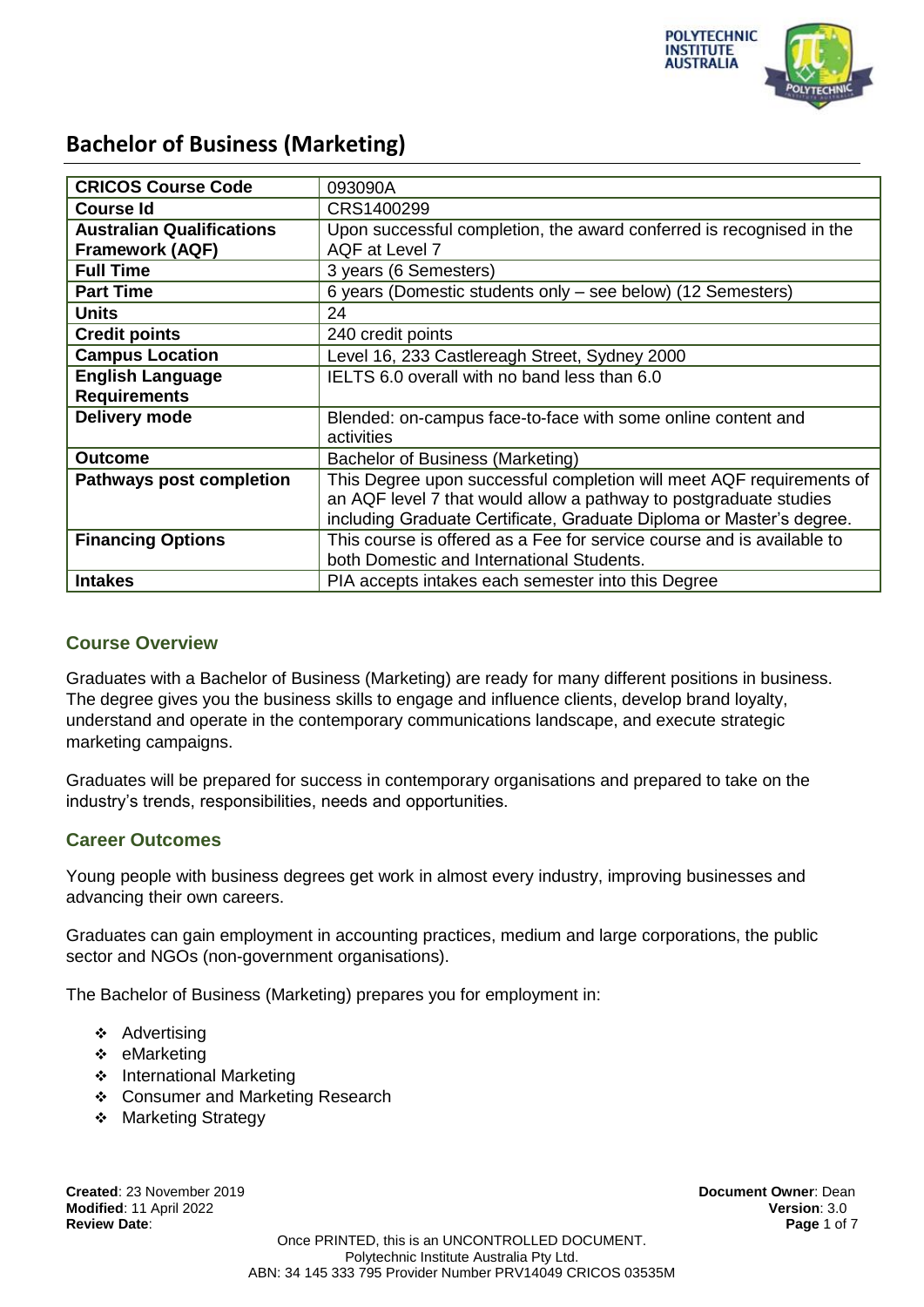

## **Course Learning Outcomes**

| CLO <sub>1</sub> | Critically analyse relevant concepts so as to understand how the practice of business and<br>related professions in the global marketplace |
|------------------|--------------------------------------------------------------------------------------------------------------------------------------------|
| CLO <sub>2</sub> | Demonstrate interrelationships between business and related disciplines                                                                    |
| CLO <sub>3</sub> | Locate and critically evaluate relevant data and literature to address business problems via<br>a research approach                        |
| CLO <sub>4</sub> | Apply critical and creative thinking to address issues in business                                                                         |
| CLO <sub>5</sub> | Convey information clearly and fluently in high-quality written and oral form appropriate to<br>the intended audience                      |
| CLO <sub>6</sub> | Demonstrate and critically reflect on how individuals work in teams in a business<br>environment in an inclusive manner                    |
| CLO <sub>7</sub> | Critically analyse business decisions in terms of ethical practice and social responsibility                                               |
| CLO <sub>8</sub> | Develop an understanding of the drivers of purchase decision making                                                                        |
| CLO <sub>9</sub> | Appreciate the need to take into consideration the impact of proposed actions on all<br>involved stakeholders and not only on shareholders |
| <b>CLO 10</b>    | Apply technical and professional skills necessary to operate effectively in business and<br>related                                        |

#### **Graduate attributes**

| GA <sub>1</sub> | Communicate effectively in a diverse range of professional or community context                                                                                         |
|-----------------|-------------------------------------------------------------------------------------------------------------------------------------------------------------------------|
| GA <sub>2</sub> | Complete work tasks and assignments independently or as an effective member of<br>multidisciplinary teams                                                               |
| <b>GA3</b>      | Engage in and value life-long learning leading to the enhancement of professional<br>knowledge and skills                                                               |
| GA4             | Are information and technology literate                                                                                                                                 |
| GA <sub>5</sub> | Respond appropriately to a changing workforces, cultures and values reflecting a global<br>work environment                                                             |
| GA <sub>6</sub> | Demonstrate critical thinking, problem solving and decision-making abilities essential to<br>contributing soundly to the resolution of issues confronting organisations |
| GA <sub>7</sub> | Facilitate intellectual curiosity                                                                                                                                       |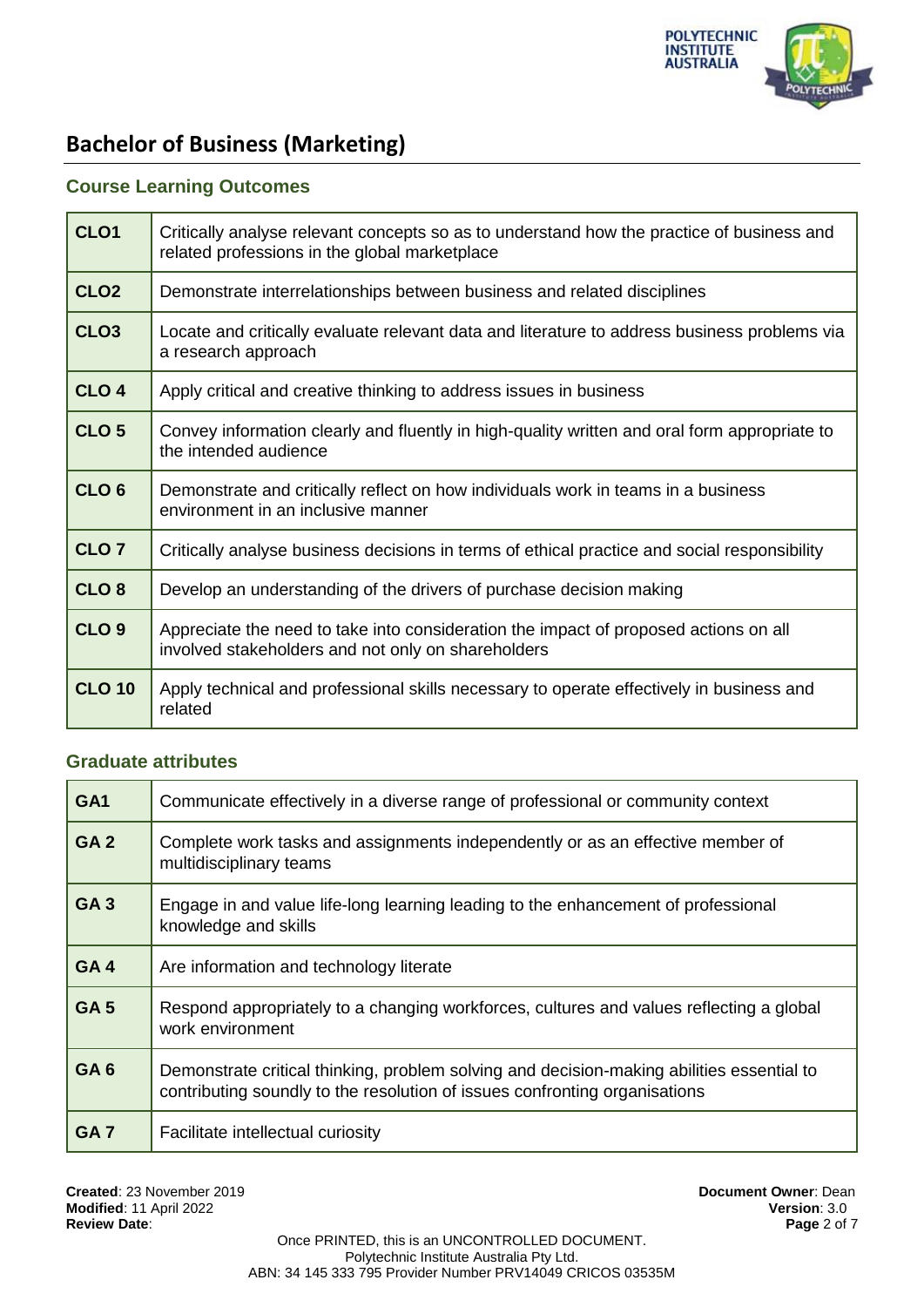

| GA8<br>Act in an ethical manner in all aspects of professional life. |
|----------------------------------------------------------------------|
|----------------------------------------------------------------------|

### **Accreditation**

The Bachelor of Business (Marketing) is accredited by the Tertiary Education Quality and Standards [Agency.](https://www.teqsa.gov.au/national-register/course/polytechnic-institute-australia-pty-ltd-0)

### **Course Structure**

|               | <b>UNIT</b>   | <b>UNIT NAME</b>                            | <b>PREREQUISITES</b>                   |
|---------------|---------------|---------------------------------------------|----------------------------------------|
|               | <b>CODE</b>   |                                             |                                        |
| <b>YEAR 1</b> |               |                                             |                                        |
|               | <b>ACC100</b> | Principles of Accounting                    |                                        |
|               | <b>ICT100</b> | <b>Information Management Systems</b>       | <b>ACC100 Principles of Accounting</b> |
|               | STT100        | <b>Statistics for Business</b>              |                                        |
|               | <b>GBU100</b> | <b>Professional Business Communication</b>  |                                        |
|               | <b>MGT100</b> | Introduction to Management                  |                                        |
|               | <b>LAW100</b> | <b>Business Law</b>                         |                                        |
|               | ECO100        | <b>Economics for Business</b>               |                                        |
|               | <b>MKT100</b> | <b>Marketing Practice</b>                   |                                        |
| <b>YEAR 2</b> |               |                                             |                                        |
|               | <b>FIN200</b> | <b>Business Finance</b>                     | <b>ACC100 Principles of Accounting</b> |
|               |               |                                             | <b>STT100 Statistics for Business</b>  |
|               | <b>MKT202</b> | <b>Researching the Market</b>               | <b>MKT100 Marketing Practice</b>       |
|               |               |                                             | <b>STT100 Statistics for Business</b>  |
|               | <b>MKT200</b> | The Behaviour of Consumers                  | MKT 100 Marketing Practice             |
|               | <b>ACC203</b> | <b>Management Accounting</b>                | <b>ACC100 Principles of Accounting</b> |
|               |               |                                             | <b>ICT100 Information Management</b>   |
|               |               |                                             | <b>Systems</b>                         |
|               | <b>MKT201</b> | <b>Marketing Services</b>                   | MKT 100 Marketing Practice             |
|               | <b>GBU200</b> | <b>Business Ethics and Corporate Social</b> |                                        |
|               |               | Responsibility                              |                                        |
|               | <b>MGT200</b> | <b>Organisational Behaviour</b>             | MGT100 Introduction to Management      |
|               | <b>MGT201</b> | <b>Strategic Management</b>                 | MGT100 Introduction to Management      |
| <b>YEAR 3</b> |               |                                             |                                        |
|               | <b>MKT300</b> | Communicating with the Marketplace          | MKT 100 Marketing Practice             |
|               | <b>MGT301</b> | Leadership                                  | MGT100 Introduction to Management      |
|               | <b>MGT300</b> | <b>Managing Organisational Change</b>       | MGT100 Introduction to Management      |
|               | <b>MKT301</b> | <b>Marketing to Business</b>                | MKT 100 Marketing Practice             |
|               | <b>MKT302</b> | e-business Marketing                        | MKT 100 Marketing Practice             |
|               | <b>MKT303</b> | International Marketing                     | <b>MKT 100 Marketing Practice</b>      |
|               | <b>MGT303</b> | Leadership                                  | MGT100 Introduction to Management      |

**Created**: 23 November 2019 **Document Owner**: Dean **Modified: 11 April 2022 Review Date**: **Page** 3 of 7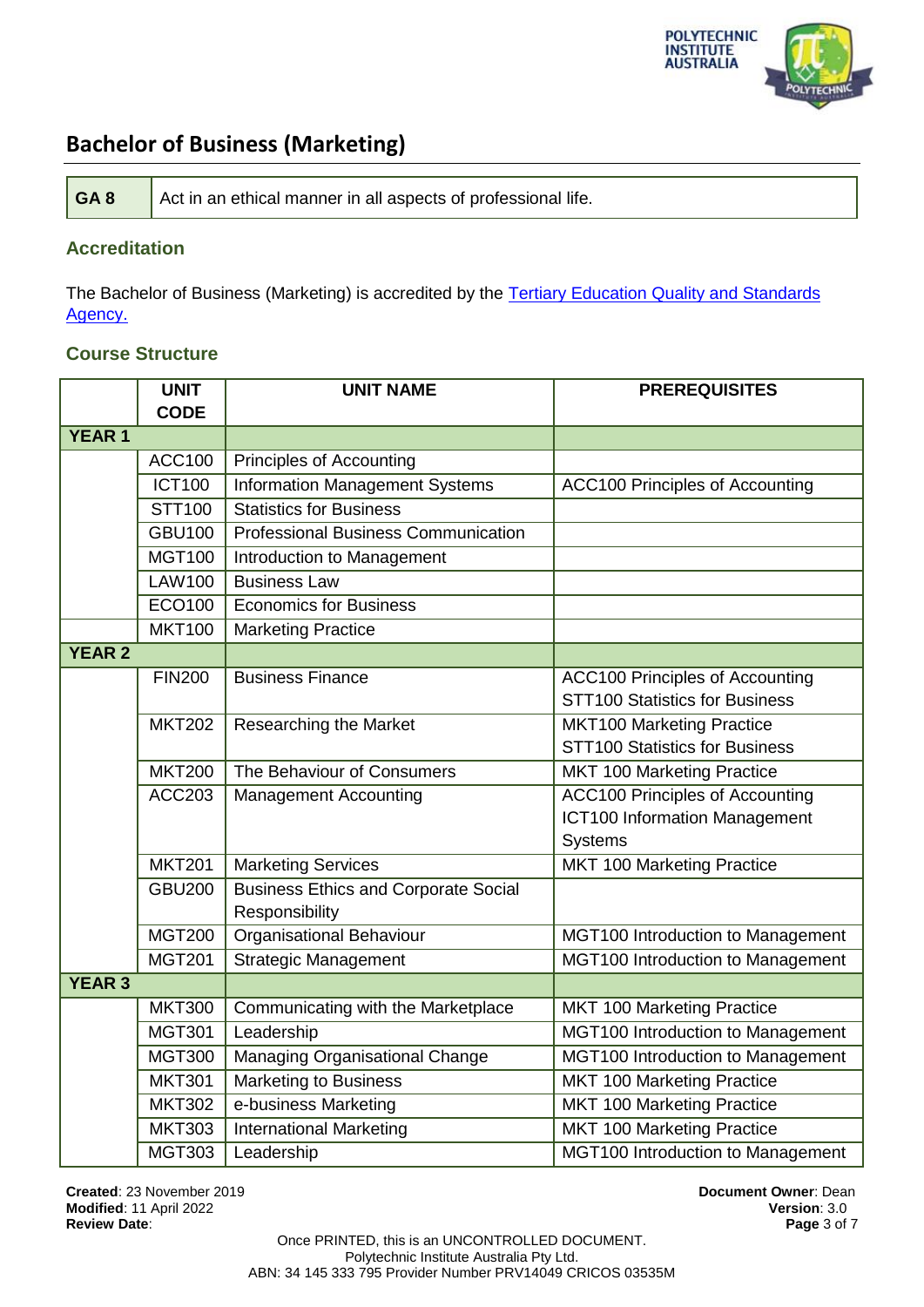

|  | MKT304   Marketing Capstone | MGT100 Introduction to Management |
|--|-----------------------------|-----------------------------------|
|  |                             | MKT201 Researching the Market     |

#### **Exit outcomes**

To obtain a Bachelor of Business (Marketing), candidates are required to successfully complete all 24 units. Not all units are offered each semester. If you complete the 8 100 level units with the Institute (either at the Institute or with Advanced Standing that does not exceed 50% (4 units) of the 100 level units), you will be eligible to obtain a Diploma of Business.

## **International Student Duration**

The CRICOS-registered duration is 156 weeks or 3 years of full-time study (6 semesters). Please note the part time mode is not available to a holder of a student visa, who is not a citizen of Australia or New Zealand, or who is not an Australian permanent resident, or who is a temporary resident of Australia.

#### **Domestic Student Duration**

For domestic students the course is 3 years full-time or 6 years part-time.

### **Device Specifications**

#### **Accounting and Marketing Degrees**

| <b>Operating system</b>   | Windows 10, 11                                                                                  |
|---------------------------|-------------------------------------------------------------------------------------------------|
|                           | Mac OS 10.12 Sierra, 10.13 High Sierra, 10.14 Mojave, or 10.15 Catalina                         |
| <b>Browser</b>            | Safari, Chrome, and Firefox - current version                                                   |
|                           | Microsoft Edge - latest version                                                                 |
|                           | Internet Explorer - current or immediately previous version                                     |
|                           | <b>Computer and processor</b> 1 GHZ or faster x86 or 64-bit processor with SSE2 instruction set |
| <b>Memory</b>             | 8 GB RAM (64-bit)                                                                               |
| <b>Disk space</b>         | Minimum 500 gigabytes (GB)                                                                      |
| <b>Monitor resolution</b> | 1024 x 768                                                                                      |

### **Delivery Method**

| Type   Explanation                                                                       |
|------------------------------------------------------------------------------------------|
| <b>Blended</b>   Blended: on-campus face-to-face with some online content and activities |
| The campus delivered location is level 16, 233 Castlereagh Street Sydney                 |

### **Assessment Methods**

The Institute uses authentic assessment principles that may include practical exercises, case studies, presentations, reports, online simulations, essays, and examinations. These may include being done under invigilation.

**Created**: 23 November 2019 **Document Owner**: Dean **Modified**: 11 April 2022 **Version**: 3.0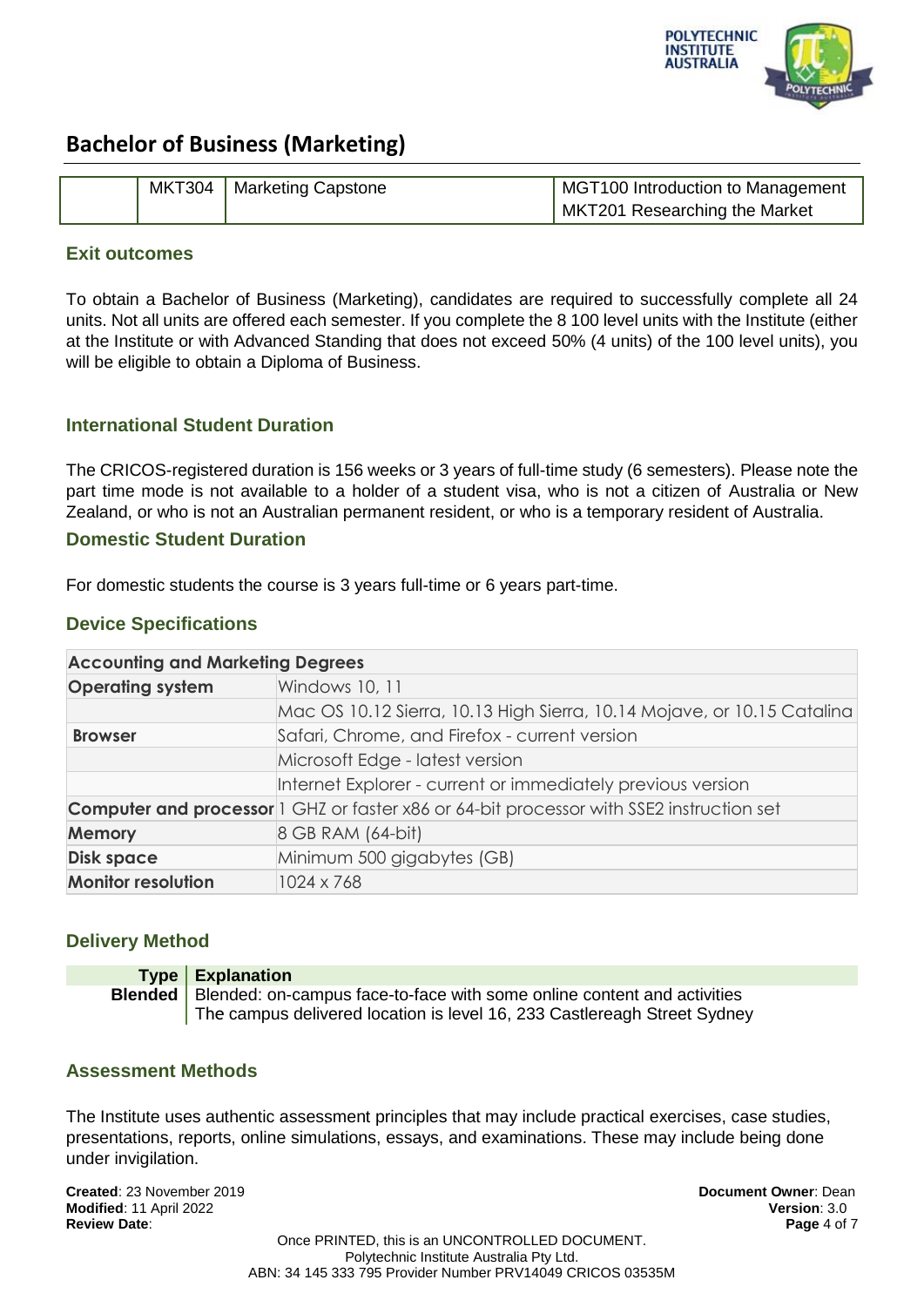

#### **Entry Requirements**

- Successful completion of an Australian senior secondary qualification (or recognised equivalent) with the equivalent of a minimum Australian Tertiary Admission Rank (ATAR) of 60 and
	- o NSW (or equivalent) Band 4 Standard English; and
	- o NSW (or equivalent) Band 3 Advanced Mathematics; **or**
	- o NSW (or equivalent) Band 4 Standard 2 Mathematics.
- An equivalent secondary qualification overseas that also meets the mathematics requirement above; or
- An accredited Tertiary Preparation Program or a Foundation Year Program offered by an accredited Australian provider that also meets the mathematics requirement above; or
- One year of completed accredited full-time study at a registered institution of tertiary education at AQF level 5 or above that also meets the mathematics requirement above.

### **International Students**

Students who have not completed an Australian Year 12 qualification may be admitted into the program through the flexible entry mode.

- An equivalent secondary qualification overseas; or
- An accredited Tertiary Preparation Program or a Foundation Year Program offered by an Australian university; or
- One year of successful full-time study in an accredited course at a university or other higher education provider; or
- Admission to candidature for an undergraduate degree at an Australian university

### **Special/Alternative Admission Arrangements**

Applicants who are 21 years of age or over who have not completed Year 12, or its equivalent may gain entry to a course by addressing one of the following entry requirements:

- 1. Successful completion of a Special Tertiary Admissions Test administered by a tertiary admissions centre; or
- 2. Submission of a portfolio of prior and current academic and professional work; or

Applicants applying under special admission categories will be required to attend an interview with the Dean to assess the applicant's capacity for higher education studies. The applicant should submit a portfolio of prior and current academic and professional work prior to the interview to assist in the assessment process.

The criteria used by the Dean when approving applicants for admission into a course under special or alternative admission arrangements include:

- capacity to pursue tertiary studies;
- motivation to pursue tertiary studies in the discipline of the chosen course;
- demonstrated potential for academic studies based on the applicant's portfolio;
- relevant professional and industry experience; and

**Created**: 23 November 2019 **Document Owner**: Dean **Modified**: 11 April 2022 **Version**: 3.0 **Review Date**: **Page** 5 of 7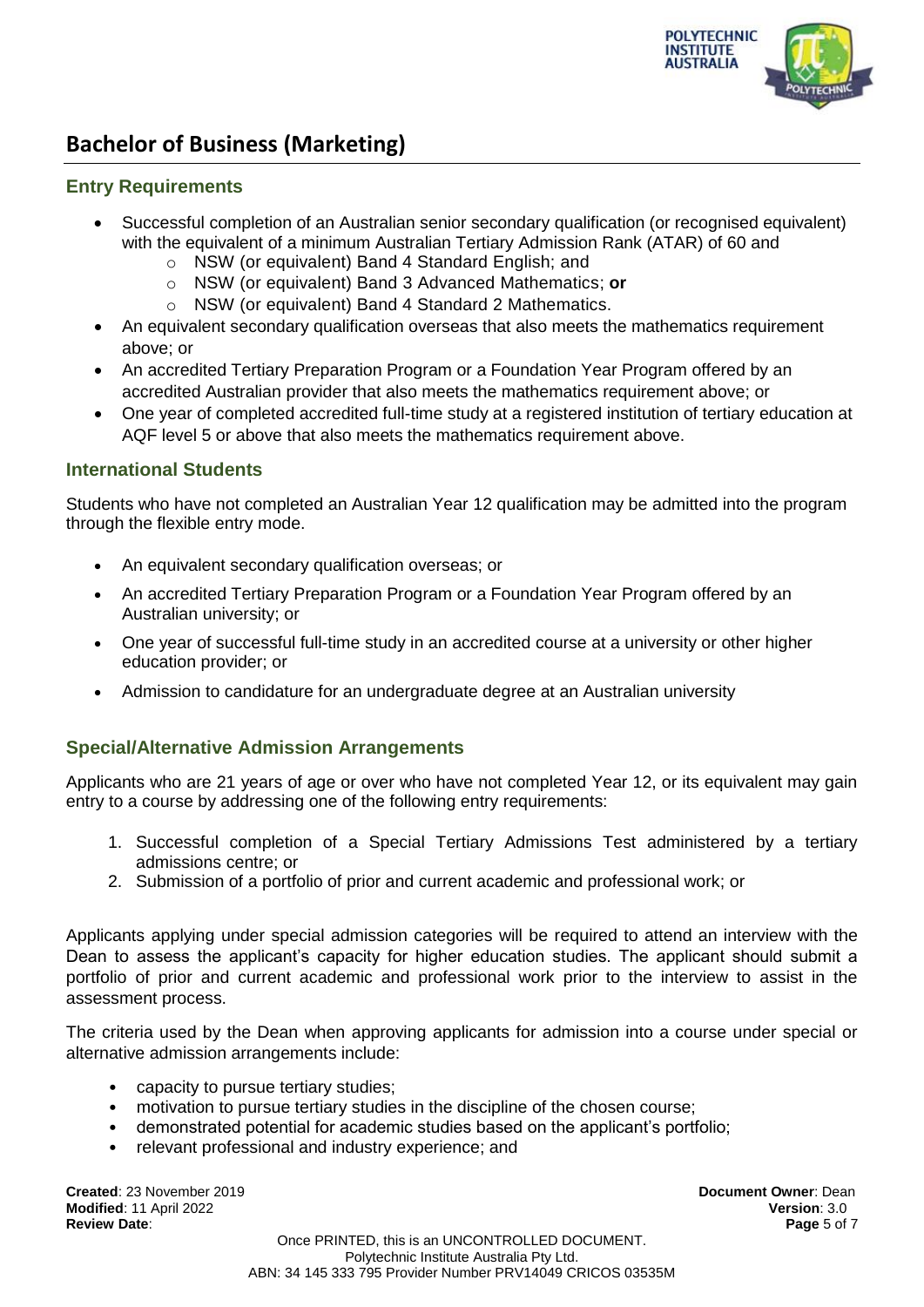

• specific consideration of access issues for ATSI's.

### **Language requirements**

Language proficiency

- IELTS Academic: 6.5 with no band less than 6.0; or
- TOEFL: 575 or better; or
- TOEFL IBT (International Benchmark Test): 91 or better; or
- TOEFL CBT (Computer Based Test): 235 or better; or
- Academic PTE (Pearson Test of English): 58 or better; or
- Cambridge English: CAE and CPE (from 2015): 176 or better; or
- General Certificate of Education (GCE): A Levels with a C or better in English; or
- KITE: all bands B2 with a result greater than 450 in each band; or
- Duolingo: overall 115 with no band less than 110.

English Language Test results are valid for two years from the date of the results up to the date of commencement at the Institute. The most recent test supersedes ALL previous tests.

#### **Attendance Requirements**

The Institute has enforceable requirements in relation to attendance. Further details are provided at Item 20 of the Terms and Conditions.

#### **Advance Standing**

Granting credit for prior learning ensures that students commence study at a level that appropriately recognises their prior learning experiences and are not required to repeat equivalent learning successfully undertaken in another context. Process for applying for Advance Standing (credit) can be found in the [Advanced Standing Policy and Procedure](https://docs.pia.edu.au/download-process.html)

#### **Fees**

The course fees (per semester) are indicated on the fees page of ou[r website](https://pia.edu.au/apply/fees/) and are based on a standard full-time study load and duration. Your course fees and duration may vary if you have applied for and been granted Advanced Standing. Tuition fees may increase during your studies. Students are advised in advance of any increase in tuition fees being implemented.

#### **Further Information**

For further information please contact: Polytechnic Institute Australia Pty Ltd CRICOS: 03535M TEQSA provider number: PRV14049 ABN: 34 145 333 795 Head office and postal address Level 16, 233 Castlereagh St Sydney NSW 2000 Ph: (+612) 8319 8202

**Created**: 23 November 2019 **Document Owner**: Dean **Modified**: 11 April 2022 **Version**: 3.0 **Review Date**: **Page** 6 of 7